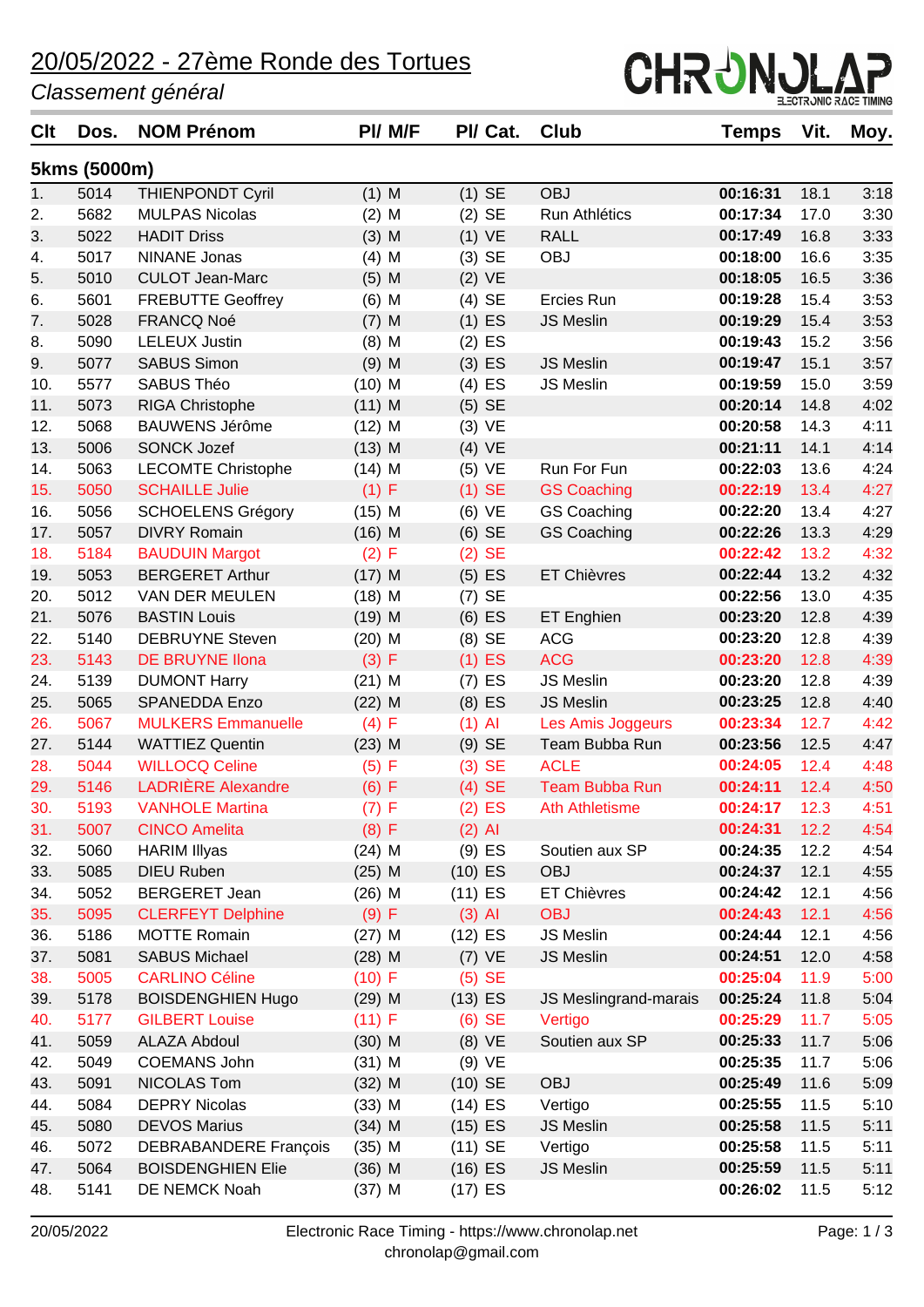# 20/05/2022 - 27ème Ronde des Tortues

#### *Classement général*



| <b>C</b> It | Dos.         | <b>NOM Prénom</b>                       | PI/ M/F              | PI/ Cat.             | <b>Club</b>                  | <b>Temps</b>         | Vit.       | Moy.         |
|-------------|--------------|-----------------------------------------|----------------------|----------------------|------------------------------|----------------------|------------|--------------|
| 49.         | 5062         | <b>WALRAVENS Catherine</b>              | (12) F               | $(4)$ Al             | Poulettes du 1480            | 00:26:02             | 11.5       | 5:12         |
| 50.         | 5075         | <b>RADERMECKER Evelyne</b>              | $(13)$ F             | $(5)$ Al             | <b>ET Enghien</b>            | 00:26:02             | 11.5       | 5:12         |
| 51.         | 5142         | <b>DELBECQ Evan</b>                     | $(38)$ M             | $(18)$ ES            | <b>CPH</b>                   | 00:26:07             | 11.4       | 5:13         |
| 52.         | 5066         | <b>GONCALVES Jonathan</b>               | $(39)$ M             | $(19)$ ES            |                              | 00:26:07             | 11.4       | 5:13         |
| 53.         | 5038         | <b>COELAERT Gilles</b>                  | $(40)$ M             | $(10)$ VE            | Théodo Tempo                 | 00:26:27             | 11.3       | 5:17         |
| 54.         | 5089         | <b>LABYE Miguel</b>                     | $(41)$ M             | $(11)$ VE            | <b>OBJ</b>                   | 00:26:47             | 11.2       | 5:21         |
| 55.         | 5002         | <b>CEUPPENS Patrick</b>                 | $(42)$ M             | $(12)$ VE            | <b>BVL</b>                   | 00:27:05             | 11.0       | 5:24         |
| 56.         | 5054         | <b>LOQUET Aline</b>                     | (14) F               | $(6)$ Al             | <b>ET Chièvres</b>           | 00:27:14             | 11.0       | 5:26         |
| 57.         | 5101         | <b>LEBAILLY Emeline</b>                 | (15) F               | $(7)$ SE             |                              | 00:27:26             | 10.9       | 5:29         |
| 58.         | 5088         | <b>DALLE Irène</b>                      | $(16)$ F             | $(8)$ SE             | <b>ET Chièvres</b>           | 00:27:41             | 10.8       | 5:32         |
| 59.         | 5069         | <b>DURVENNE Laurent</b>                 | $(43)$ M             | $(13)$ VE            | Moha                         | 00:27:54             | 10.7       | 5:34         |
| 60.         | 5025         | <b>LECLERCQ Fred</b>                    | $(44)$ M             | $(12)$ SE            | <b>GS Coaching</b>           | 00:28:13             | 10.6       | 5:38         |
| 61.         | 5016         | <b>GRARD Caroline</b>                   | (17) F               | $(7)$ Al             | <b>GS Coaching</b>           | 00:28:22             | 10.5       | 5:40         |
| 62.         | 5013         | <b>DOOLAEGHE Olivier</b>                | $(45)$ M             | $(14)$ VE            |                              | 00:28:28             | 10.5       | 5:41         |
| 63.         | 5046         | <b>VANDENBUSSCHE Amaury</b>             | $(46)$ M             | $(13)$ SE            |                              | 00:28:29             | 10.5       | 5:41         |
| 64.         | 5034         | SÈDE Nicolas                            | $(47)$ M             | $(15)$ VE            |                              | 00:28:45             | 10.4       | 5:44         |
| 65.         | 5037         | <b>LAMBRET Christelle</b>               | (18) F               | $(8)$ Al             | <b>Théodo Tempo</b>          | 00:28:48             | 10.4       | 5:45         |
| 66.         | 5093         | <b>PERREMAN François</b>                | $(48)$ M             | $(16)$ VE            | Jogging Erwetegem            | 00:28:49             | 10.4       | 5:45         |
| 67.         | 5029         | <b>BOISDEQUIN Philippe</b>              | $(49)$ M             | $(17)$ VE            | <b>Tortues Meslinoises</b>   | 00:28:51             | 10.4       | 5:46         |
| 68.         | 5094         | <b>SPERLICH Yoan</b>                    | $(50)$ M             | $(20)$ ES            | JC Baudour                   | 00:28:56             | 10.3       | 5:47         |
| 69.         | 5150         | <b>HARMEGNIES Valentin</b>              | $(51)$ M             | $(14)$ SE            |                              | 00:29:05             | 10.3       | 5:48         |
| 70.         | 5082         | <b>BAILLY Matthieu</b>                  | $(52)$ M             | $(15)$ SE            |                              | 00:29:07             | 10.3       | 5:49         |
| 71.         | 5145         | <b>DRAPIER Thomas</b>                   | $(53)$ M             | $(16)$ SE            | Team Bubba Run               | 00:29:17             | 10.2       | 5:51         |
| 72.         | 5074         | <b>VANBERGHEM Henri</b>                 | $(54)$ M             | $(18)$ VE            | <b>Tortues Meslinoises</b>   | 00:29:35             | 10.1       | 5:54         |
| 73.         | 5200         | <b>VINCENT Muriel</b>                   | (19) F               | $(9)$ Al             |                              | 00:29:35             | 10.1       | 5:54         |
| 74.         | 5207         | <b>SLUSARCZYK Dawid</b>                 | $(55)$ M             | $(17)$ SE            |                              | 00:29:50             | 10.0       | 5:57         |
| 75.         | 5001         | <b>BEKERS Noël</b>                      | $(56)$ M             | $(19)$ VE            |                              | 00:29:56             | 10.0       | 5:59         |
| 76.         | 5033         | <b>LE BEILLAN Tatiana</b>               | $(20)$ F             | $(10)$ Al            | <b>Tortues Meslinoises</b>   | 00:29:59             | 10.0       | 5:59         |
| 77.         | 5051         | <b>DEWOLF Justine</b>                   | (21) F               | $(9)$ SE             | <b>GS Coaching</b>           | 00:30:00             | 10.0       | 5:59         |
| 78.         | 5071         | <b>SCHIETTECATTE Linda</b>              | (22) F               | $(11)$ Al            | <b>JC Erwetegem</b>          | 00:30:04<br>00:30:04 | 9.9        | 6:00         |
| 79.         | 5182         | <b>COCQUYT Leen</b>                     | (23) F               | $(12)$ Al            | <b>JC Erwetegem</b>          | 00:30:31             | 9.9<br>9.8 | 6:00         |
| 80.         | 5100         | <b>DUVIVIER Philippe</b>                | $(57)$ M             | $(20)$ VE            | <b>Tortues Meslinoises</b>   | 00:30:39             | 9.7        | 6:06         |
| 81.<br>82.  | 5027<br>5189 | <b>LAPAUW David</b>                     | $(58)$ M<br>$(59)$ M | $(21)$ VE            | <b>GS Coaching</b>           | 00:31:12             | 9.6        | 6:07<br>6:14 |
| 83.         | 5187         | MORANDUZZO Dany<br><b>DUGNAILLE Sam</b> | $(60)$ M             | (22) VE<br>$(18)$ SE |                              | 00:31:12             | 9.6        | 6:14         |
| 84.         | 5202         | <b>VIEUJANT Laurence</b>                | (24) F               | $(13)$ Al            | <b>JCPMF Lessines</b>        | 00:31:13             | 9.6        | 6:14         |
| 85.         | 5194         | DE BACKER Dave                          | $(61)$ M             | $(23)$ VE            | <b>JCPMF Lessines</b>        | 00:31:13             | 9.6        | 6:14         |
| 86.         | 5036         | <b>FONTAINE Maryem</b>                  | (25) F               | $(10)$ SE            |                              | 00:31:15             | 9.6        | 6:14         |
| 87.         | 5018         | <b>DECLEVES Christelle</b>              | $(26)$ F             | $(14)$ Al            | <b>GS Coaching</b>           | 00:31:38             | 9.4        | 6:19         |
| 88.         | 5023         | <b>WIELEMANS Mélanie</b>                | (27) F               | $(15)$ Al            | Théodo Tempo                 | 00:32:08             | 9.3        | 6:25         |
| 89.         | 5048         | <b>CNOCKAERT Veronique</b>              | (28) F               | $(16)$ Al            |                              | 00:32:09             | 9.3        | 6:25         |
| 90.         | 5061         | DE WITTE Christian                      | $(62)$ M             | $(24)$ VE            |                              | 00:32:13             | 9.3        | 6:26         |
| 91.         | 5030         | <b>LABIAU Bérengère</b>                 | (29) F               | $(17)$ Al            | <b>Tortues Meslinoises</b>   | 00:32:15             | 9.3        | 6:26         |
| 92.         | 5183         | <b>MAHY Laurie</b>                      | $(30)$ F             | $(11)$ SE            | <b>ISFI</b>                  | 00:32:31             | 9.2        | 6:30         |
| 93.         | 5147         | <b>MASSE Samantha</b>                   | (31) F               | $(12)$ SE            | <b>Team Bubba Run</b>        | 00:32:44             | 9.1        | 6:32         |
| 94.         | 5180         | <b>BOISDENGHIEN Zoé</b>                 | (32) F               | $(3)$ ES             | <b>JS Meslingrand-marais</b> | 00:33:00             | 9.0        | 6:35         |
| 95.         | 5190         | <b>CANNOOT Clara</b>                    | (33) F               | $(4)$ ES             |                              | 00:33:03             | 9.0        | 6:36         |
| 96.         | 5199         | <b>CHAIS Myriam</b>                     | (34) F               | $(18)$ Al            |                              | 00:33:06             | 9.0        | 6:37         |
| 97.         | 5011         | <b>CAIZZA Rosanna</b>                   | (35) F               | $(19)$ Al            | <b>Theodo Tempo</b>          | 00:33:21             | 8.9        | 6:40         |
| 98.         | 5043         | <b>DIEUDONNÉ Tracy</b>                  | (36) F               | $(13)$ SE            | <b>FER</b>                   | 00:33:26             | 8.9        | 6:41         |
|             |              |                                         |                      |                      |                              |                      |            |              |